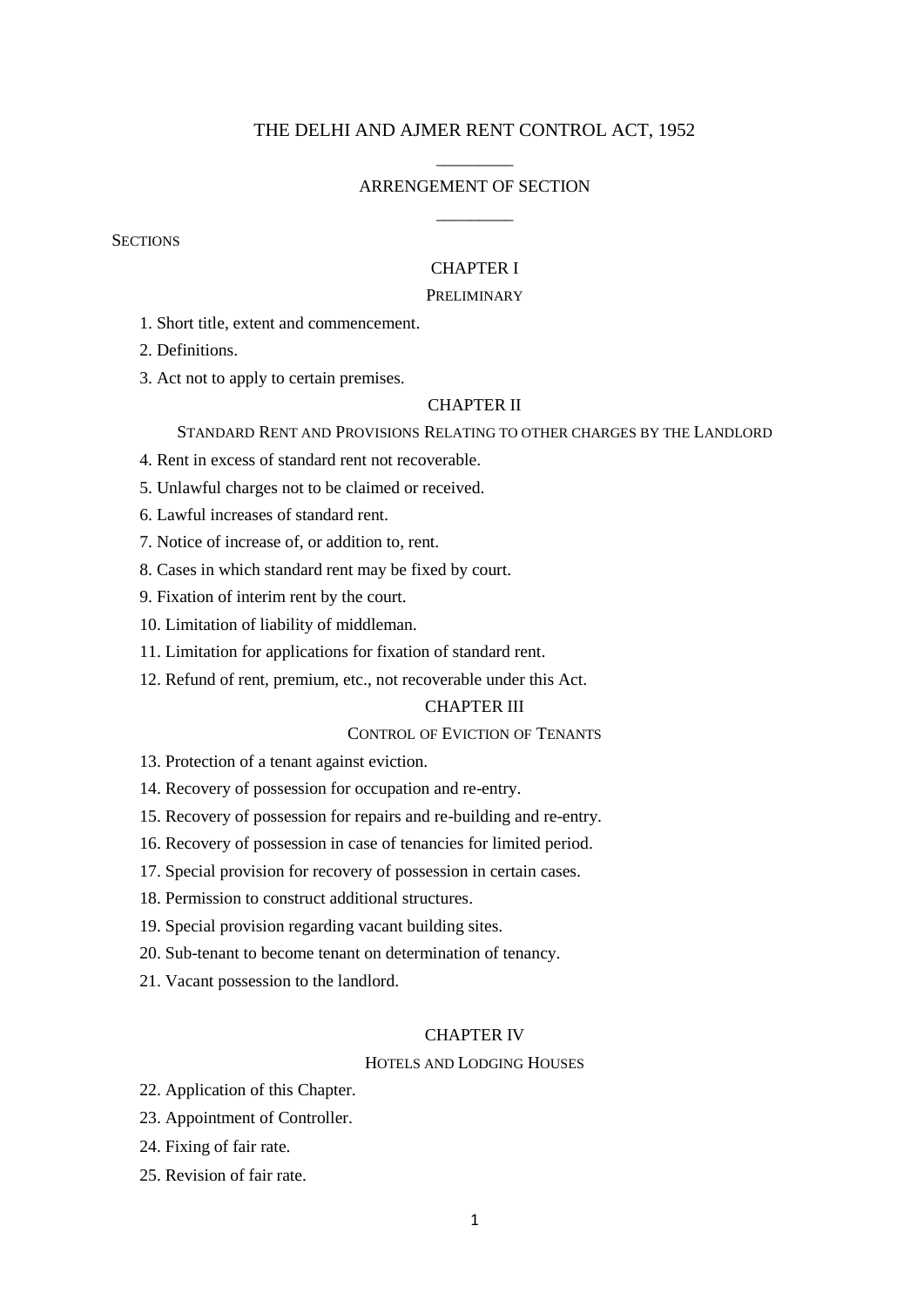**SECTIONS** 

- 26. Charges in excess of fair rate not recoverable.
- 27. Provisions relating to inquiries by Controller.
- 28. Recovery of possession by manager of a hotel or the owner of a lodging house.
- 29. Appeals.
- 30. Penalty.
- 31. Controller to be deemed to be public servant.
- 32. Protection of action taken under this Chapter.

## CHAPTER V

## JURISDICTION OF COURTS APPEALS, REVIEW AND REVISION

- 33. Jurisdiction of courts.
- 34. Appeals.
- 35. Revision and review.
- 36. Limitation.
- 37. Procedure before courts.

## CHAPTER VI

## **MISCELLANEOUS**

- 38. Act to over-ride other laws.
- 39. Exemption of certain premises from the operation of the Act.
- 40. Landlord's duty to keep the premises in good repair.
- 41. Cutting off or withholding essential supply or service.
- 42. Landlord's duty to give notice of new constructions to Government.
- 43. Leases of vacant premises to Government.
- 44. Penalties.
- 45. Power to make rules.
- 46. Repeals and savings.
	- THE FIRST SCHEDULE.

THE SECOND SCHEDULE.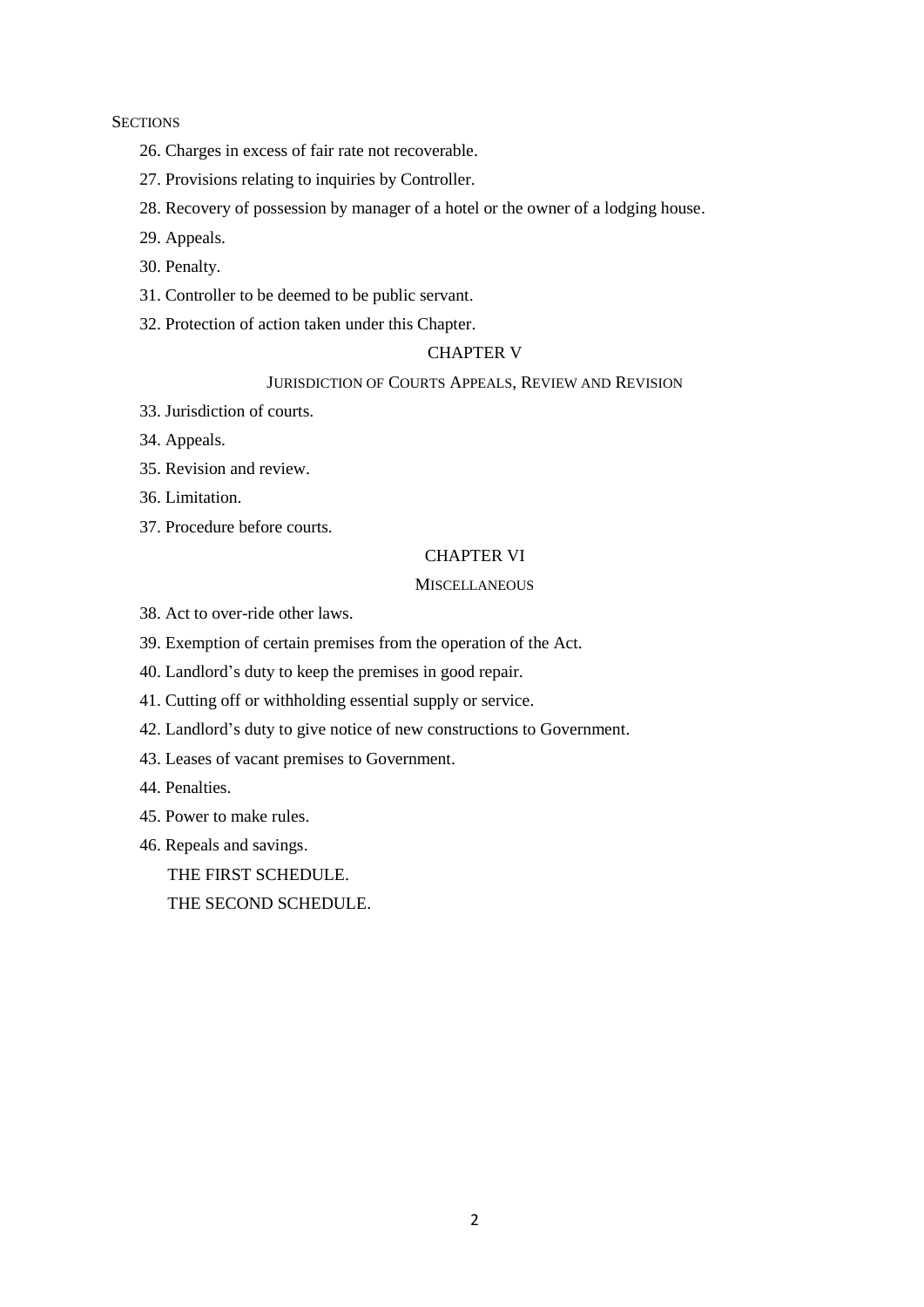## THE DELHI AND AJMER RENT CONTROL ACT, 1952

## ACT NO. 38 OF 1952

[15*th April*, 1952.]

An Act to provide for the control of rents and evictions, and for the lease of vacant premises to Government, in certain areas in the States of Delhi and Ajmer.

BE it enacted by Parliament as follows:—

### CHAPTER I

#### PRELIMINARY

**1. Short title, extent and commencement.—**(*1*) This Act may be called the Delhi and Ajmer Rent Control Act, 1952.

(*2*) It extends to the areas specified in the First Schedule and may be extended by the Central Government, by notification in the Official Gazette, to such other areas in the State of Delhi or Ajmer as may, from time to time, be specified in the notification:

Provided that the Central Government may, at any time, by a like notification direct that it shall cease to be in force in any such area, and with effect from such date, as may be specified in the notification.

 $(3)$  It shall come into force on such date<sup>1</sup> as the Central Government may, by notification in the Official Gazette, appoint.

**2. Definitions.—**In this Act, unless the context otherwise requires,**—**

(*a*) "fair rate" means the fair rate fixed under section 24 and includes the rate as revised under section 25;

(*b*) "hotel or lodging house" means a building or part of a building where lodging with or without board or other services is provided for a monetary consideration;

(*c*) "landlord" means a person who, for the time being is receiving, or is entitled to receive, the rent of any premises, whether on his own account or on account of, or on behalf of, or for the benefit of, any other person or as a trustee, guardian or receiver for any other person or who would so receive the rent or be entitled to receive the rent, if the premises were let to a tenant;

(*d*) "lawful increase" means an increase in rent permitted under the provisions of this Act;

(*e*) "manager of a hotel" includes any person in charge of the management of the hotel;

(*f*) "owner of a lodging house" means a person who receives or is entitled to receive whether on his own account or on behalf of himself and others or as an agent or a trustee for any other person, any monetary consideration from any person on account of board, lodging or other services;

(*g*) "premises" means any building or part of a building which is, or is intended to be, let separately for use as a residence or for commercial use or for any other purpose, and includes**—**

(*i*) the garden, grounds and outhouses, if any, appertaining to such building or part of a building;

*(ii)* any furniture supplied by the landlord for use in such building or part of a building;

but does not include a room in a hotel or lodging house;

 $\overline{\phantom{a}}$ 

(*h*) "prescribed" means prescribed by rules made under this Act;

(*i*) "standard rent", in relation to any premises, means,—

<sup>1.</sup> 9th June, 1952, *vide* Notification No. S. R. O. 1016, dated 3rd June 1952, *see* Gazette of India, Part II, s. 3.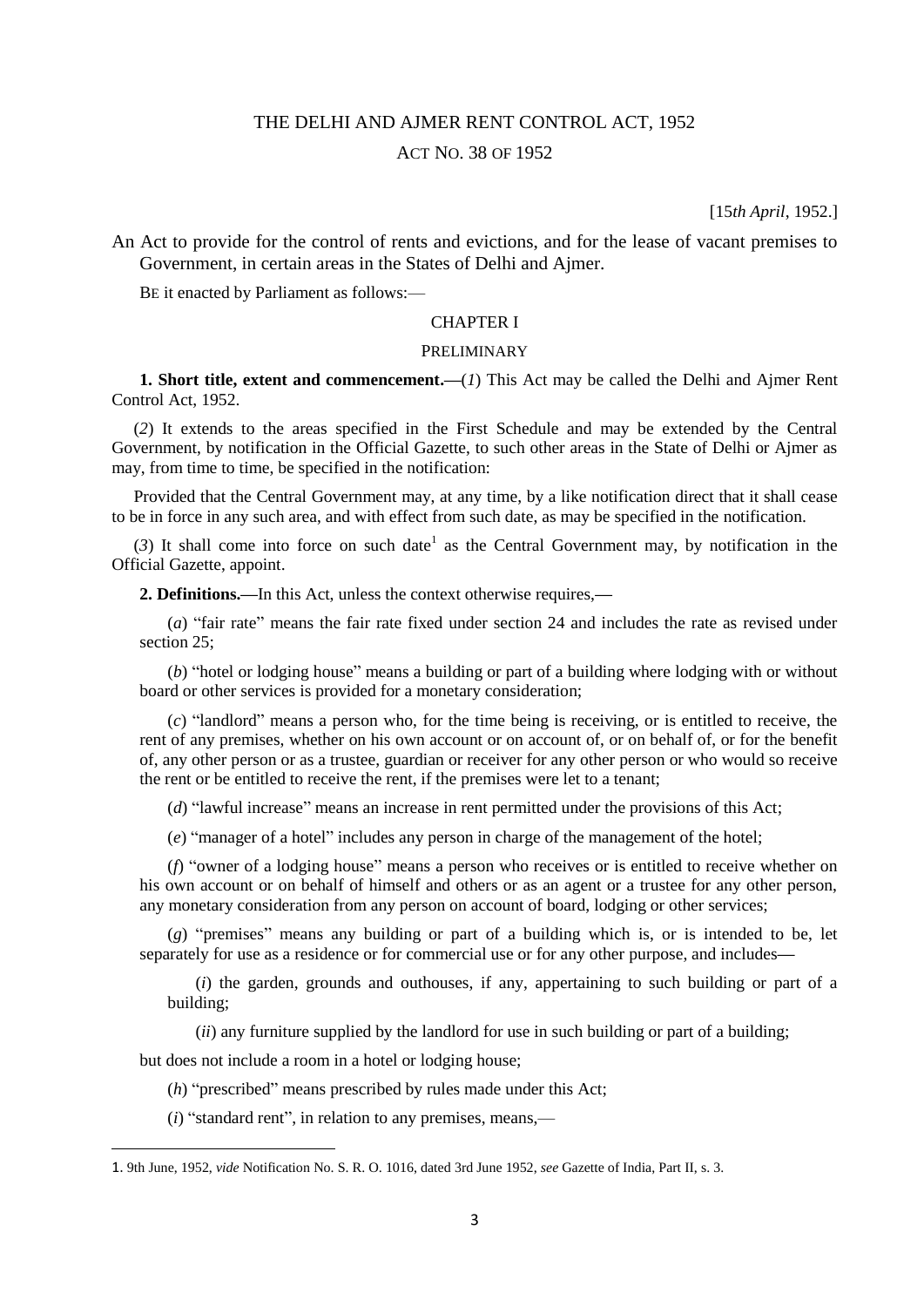(*i*) where the standard rent has been fixed by the court under section 8, the rent so fixed; or

(*ii*) where the standard rent has not been fixed under section 8, the standard rent of the premises as determined in accordance with the provisions of the Second Schedule;

(*j*) "tenant" means any person by whom or on whose account rent is payable for any premises and includes such sub-tenants and other persons as have derived title under a tenant under the provisions of any law before the commencement of this Act.

**3. Act not to apply to certain premises.—**Nothing in this Act shall apply—

(*a*) to any premises belonging to the Government; or

(*b*) to any tenancy or other like relationship created by a grant from the Government in respect of the premises taken on lease, or requisitioned, by the Government.

#### CHAPTER II

#### STANDARD RENT AND PROVISIONS RELATING TO OTHER CHARGES BY THE LANDLORD

**4. Rent in excess of standard rent not recoverable.—**(*1*) Except where rent is liable to periodical increase by virtue of an agreement entered into before the 1st day of January, 1939 or where rent is payable under a lease entered into before the 1st day of January, 1939, which has not expired before the first day of the period for which the rent is claimed, no tenant shall, notwithstanding any agreement to the contrary, be liable to pay to his landlord for the occupation of any premises any amount in excess of the standard rent of the premises unless such amount is a lawful increase of the standard rent in accordance with the provisions of this Act.

(*2*) Subject to the provisions of sub-section (*1*), any agreement for the payment of rent in excess of the standard rent shall be null and void and shall be construed as if it were an agreement for the payment of the standard rent only.

**5. Unlawful charges not to be claimed or received.—(***1***) Subject to the provisions of this Act, no** person shall claim or receive any rent in excess of the standard rent, notwithstanding any agreement to the contrary.

(*2*) No person shall, in consideration of the grant, continuance or renewal of a tenancy or sub-tenancy of any premises, claim or receive the payment of any premium, *pugree*, fine, advance or any other like sum in addition to the rent.

*Explanation.*—Receipt of rent in advance for a period not exceeding one month shall not be deemed to be an advance within the meaning of this section.

(*3*) It shall not be lawful for the tenant or any other person acting or purporting to act on behalf of the tenant or a sub-tenant to claim or receive any payment in consideration of the relinquishment of his tenancy or sub-tenancy, as the case may be, of any premises.

(*4*) Nothing in this section shall apply—

(*a*) to any payment made in pursuance of an agreement entered into before the 1st day of November, 1939; or

(*b*) to any payment made under an agreement by any person to a landlord for the purpose of financing the construction of the whole or part of any premises on the land belonging to the landlord, if one of the conditions of the agreement is that the landlord is to let to such person the whole or part of the premises when completed for the use of such person or any member of his family:

Provided that such payment does not exceed the amount of agreed rent for a period of five years of the whole or part of the premises to be let to such person.

*Explanation*.—For the purposes of clause (*b*) of this sub-section, a "member of the family" means, in the case of an undivided Hindu family, any member of such family and in the case of any other family, the husband, wife, son, daughter, father, mother, brother, sister or any other person dependent on him.

**6. Lawful increases of standard rent.—**(*1*) Where a landlord has at any time, whether before or after the commencement of this Act, incurred expenditure for any improvement, addition or structural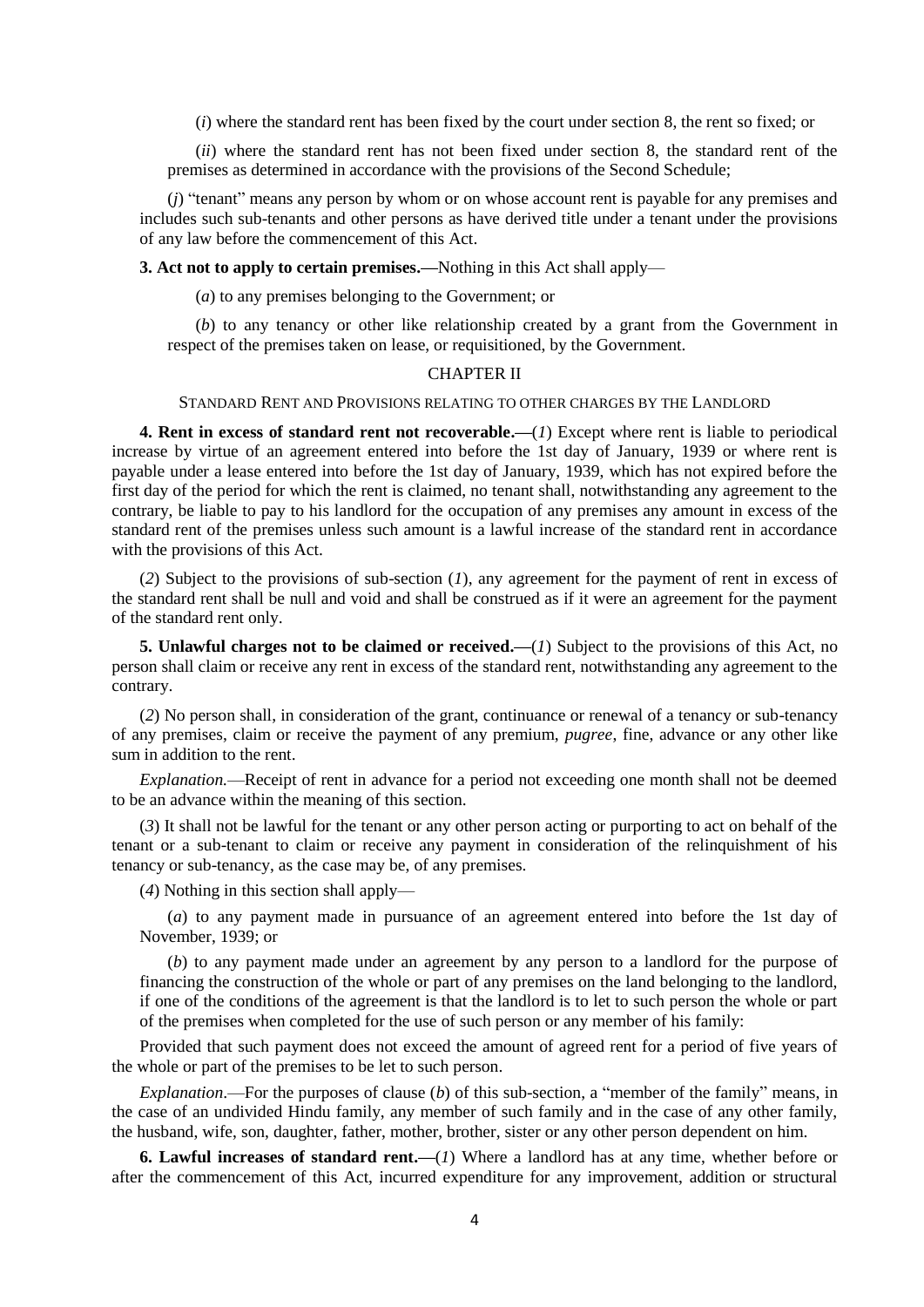alteration in the premises , not being expenditure on decoration or tenantable repairs necessary or usual for such premises, and the cost of that improvement, addition or alteration has not been taken into account in determining the standard rent of the premises, the landlord may lawfully increase the standard rent per year by an amount not exceeding seven and a half per cent. of such cost.

(*2*) Where a landlord pays in respect of the premises any charge for electricity or water consumed in the premises or any other charge levied by a local authority having jurisdiction in the area which is ordinarily payable by the tenant, he may recover from the tenant any amount so paid by him; but no landlord shall recover from the tenant whether by means of an increase in rent or otherwise the amount of any tax on building or land imposed in respect of the premises occupied by the tenant:

Provided that nothing in this sub-section shall affect the liability of any tenant under an agreement entered into before the 1st day of January, 1952, whether express or implied, to pay from time to time the amount of any such tax as aforesaid.

(*3*) Where a part of the premises let for use to a tenant has been sub-let by him—

(*a*) the landlord may lawfully increase the rent payable by the tenant—

(*i*) in the case of any premises let for residential purposes, by an amount not exceeding twelve and one-half per cent. of the standard rent of the part sub-let;

(*ii*) in the case of any premises let for other purposes, by an amount not exceeding twentyfive per cent. of the standard rent of the part sub-let;

(*b*) the tenant may lawfully increase the rent payable by the sub-tenant—

(*i*) in the case of any premises let for residential purposes, by an amount not exceeding twenty-five per cent. of the standard rent of the part sub-let; and

(*ii*) in the case of any premises let for other purposes, by an amount not exceeding fifty per cent. of the standard rent of the part sub-let;

(*c*) the tenant shall, on being so requested in writing by the landlord, supply, within fourteen days of such request being made, a statement in writing giving full particulars of any sub-letting including the rent charged.

**7. Notice of increase of, or addition to, rent.**—(*1*) Where a landlord wishes to increase the rent of any premises, he shall give the tenant notice of his intention to make the increase and in so far as such increase is lawful under this Act, it shall be due and recoverable only in respect of the period of the tenancy after the end of the month in which the notice is given.

(*2*) Every notice under sub-section (*1*) shall be in writing signed by or on behalf of the landlord and given in the manner provided in section 106 of the Transfer of Property Act, 1882 (4 of 1882).

(*3*) For the avoidance of doubt, it is hereby declared that the provisions of this section apply equally to any increase in rent payable by the sub-tenant.

**8. Cases in which standard rent may be fixed by court.**—(*1*) In any of the following cases, namely:—

(*a*) where, for any reason whatsoever, any dispute arises between a landlord and the tenant regarding the amount of standard rent payable in respect of any premises in accordance with the provisions of the Second Schedule; or

(*b*) where, at any time on or after the 2nd day of June, 1944, any premises are first let and the rent at which they are let is, in the opinion of the court, unreasonable;

the court may, on an application made to it for the purpose or in any suit or proceeding, fix the standard rent at such an amount as, having regard to the provisions of this Act and the circumstances of the case, the court deems just.

(*2*) Where there is any dispute between the landlord and the tenant regarding the amount which is a lawful increase of the standard rent, the court may determine such amount.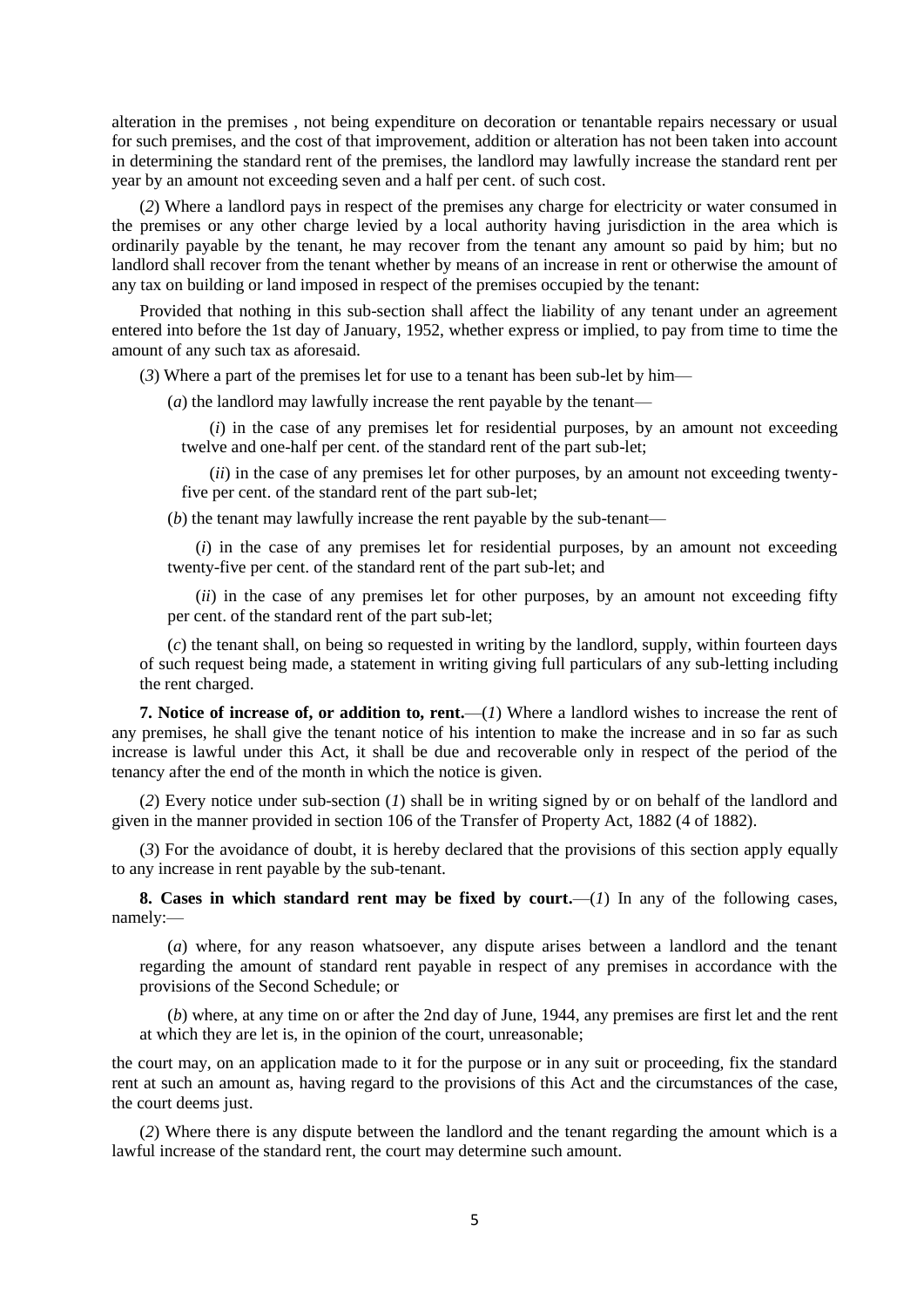(*3*) Where for any reason it is not possible to determine the standard rent of any premises on the principles set forth in the Second Schedule, the court may, on an application made to it for the purpose, determine the standard rent, and in so doing, shall have regard to the standard rent of similar premises in the same locality and other circumstances of the case.

(*4*) Infixing the standard rent of any premises under clause (*b*) of sub-section (*1*), the court shall fix an amount which appears to it to be reasonable and no standard rent so fixed shall exceed seven and one-half per cent. of the reasonable cost of construction of such premises.

*Explanation.*—For the purposes of this sub-section, the "cost of construction", in respect of any premises, includes the market value of the land comprised in the premises at the time of the completion of such construction

(*5*) The standard rent shall in all cases be fixed as for a tenancy of twelve months:

Provided that where any premises are let or re-let for a period of less than twelve months, the standard rent for such tenancy shall bear the same proportion to the annual standard rent as the period of tenancy bears to twelve months.

(*6*) Where the court determines the standard rent of any premises under this section, the court shall determine the standard rent of the premises in an unfurnished state, and may also determine an additional charge to be payable on account of any fittings or furniture supplied by the landlord and it shall be lawful for the landlord to recover such additional charge from the tenant.

(*7*) In every case in which the court determines the standard rent of any premises under this section, it shall specify a date from which the standard rent so determined shall be deemed to have effect:

Provided that in no case, the date so specified shall be earlier than six months prior to the date of filing of the application for the determination of the standard rent or, as the case may be, of the institution of the suit or proceeding in which the standard rent is determined.

**9. Fixation of interim rent by the court.—**If an application for fixing the standard rent or for determining the lawful increase of such rent is made under section 8, the court shall, as expeditiously as possible, make an order specifying the amount of the rent or the lawful increase to be paid by the tenant to the landlord pending the final decision of the application and shall appoint a date from which the rent or lawful increase so specified shall be deemed to have effect.

**10. Limitation of liability of middleman.—**No collector of rents or middleman shall be liable to pay to his principal, in respect of any premises, any sum by way of rental charges which exceeds the amount which he is entitled under this Act to realise from the tenant or tenants of the premises.

**11. Limitation for applications for fixation of standard rent.—**Any landlord or tenant may file an application to the court for fixing the standard rent of the premises or for determining the lawful increase of such rent**—**

(*a*) in the case of any premises which were let, or in which the cause of action for lawful increase of rent arose, before the commencement of this Act, within six months from such commencement;

(*b*) in the case of any premises let after the commencement of this Act, within six months from the date on which it is so let; and

(*c*) in the case of any premises in which the cause of action for lawful increase of rent arises after the commencement of this Act, within six months from that date:

Provided that the court may entertain the application after the expiry of the said period of six months if it is satisfied that the applicant was prevented by sufficient cause from filing the application in time.

**12. Refund of rent, premium, etc., not recoverable under this Act.—**Where any amount has been paid by any person whether before or after the commencement of this Act,**—**

(*a*) on account of rent, being an amount which is by reason of the provisions of this Act, not recoverable, or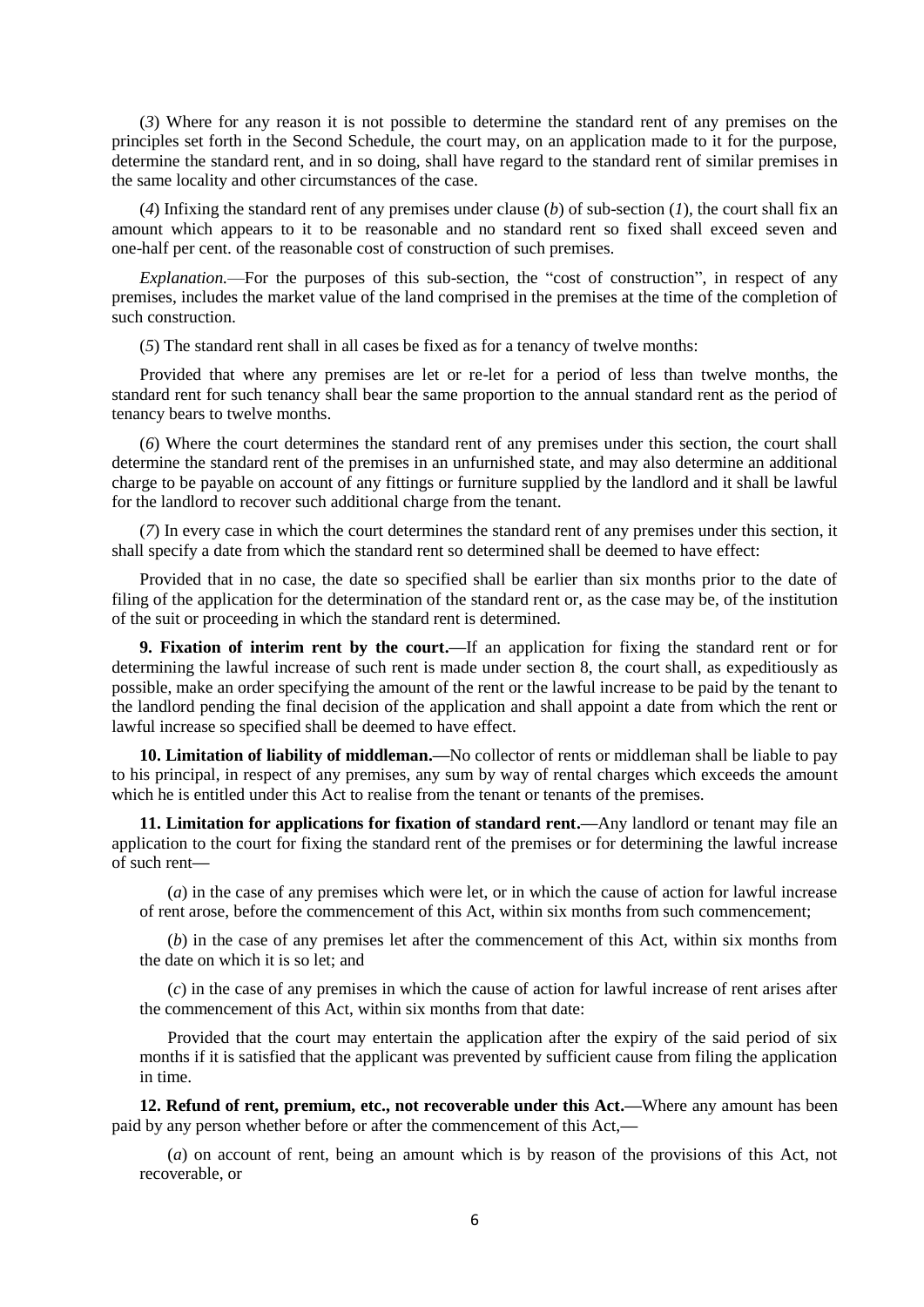(*b*) as premium, *pugree*, fine, advance or other like sum in addition to the rent, the receiving of which is prohibited under this Act,

the court may, on an application made to it in this behalf at any time within a period of six months from the date of such payment, direct the landlord by whom or on whose behalf the amount was received to refund the amount to such person or, if such person is a tenant, direct that the amount so paid shall be deducted from the rent payable by the tenant to the landlord.

### CHAPTER III

#### CONTROL OF EVICTION OF TENANTS

**13. Protection of a tenant against eviction.—**(*1*) Notwithstanding anything to the contrary contained in any other law or any contract, no decree or order for the recovery of possession of any premises shall be passed by any court in favour of the landlord against any tenant (including a tenant whose tenancy is terminated):

Provided that nothing in this sub-section shall apply to any suit or other proceeding for such recovery of possession if the court is satisfied**—**

(*a*) that the tenant has neither paid nor tendered the whole of the arrears of rent due within one month of the date on which a notice of demand for the arrears of rent has been served on him by the landlord in the manner provided in section 106 of the Transfer of Property Act, 1882 (4 of 1882); or

(*b*) that the tenant without obtaining the consent of the landlord in writing has, after the commencement of this Act,**—**

(*i*) sub-let, assigned or otherwise parted with the possession of, the whole or any part of the premises; or

(*ii*) used the premises for a purpose other than that for which they were let; or

(*c*) that the tenant, without obtaining the consent of the landlord had, before the commencement of this Act,**—**

(*i*) sub-let, assigned or otherwise parted with the possession of, the whole or any part of the premises; or

(*ii*) used the premises for a purpose other than that for which they were let; or

(*d*) that the premises were let for use as a residence and neither the tenant nor any member of his family has been residing therein for a period of six months immediately before the date of the institution of any suit or proceeding for recovery of possession; or

(*e*) that the premises let for residential purposes are required *bona fide* by the landlord who is the owner of such premises for occupation as a residence for himself or his family and that he has no other suitable accommodation:

*Explanation*.**—**For the purposes of this clause, "residential premises" include any premises which having been let for use as a residence are, without the consent of the landlord, used incidentally for commercial or other purposes; or

(*f*) that the premises have become unsafe or unfit for human habitation and are *bona fide* required by the landlord for carrying out repairs which cannot be carried out without the premises being vacated; or

(*g*) that the premises are *bona fide* required by the landlord for the purpose of re-building the premises or for the replacement of the premises by any building or for the erection of other buildings and that such building or re-building cannot be carried out without the premises being vacated; or

(*h*) that the tenant has, whether before or after the commencement of this Act, built, acquired vacant possession of, or been allotted, a suitable residence; or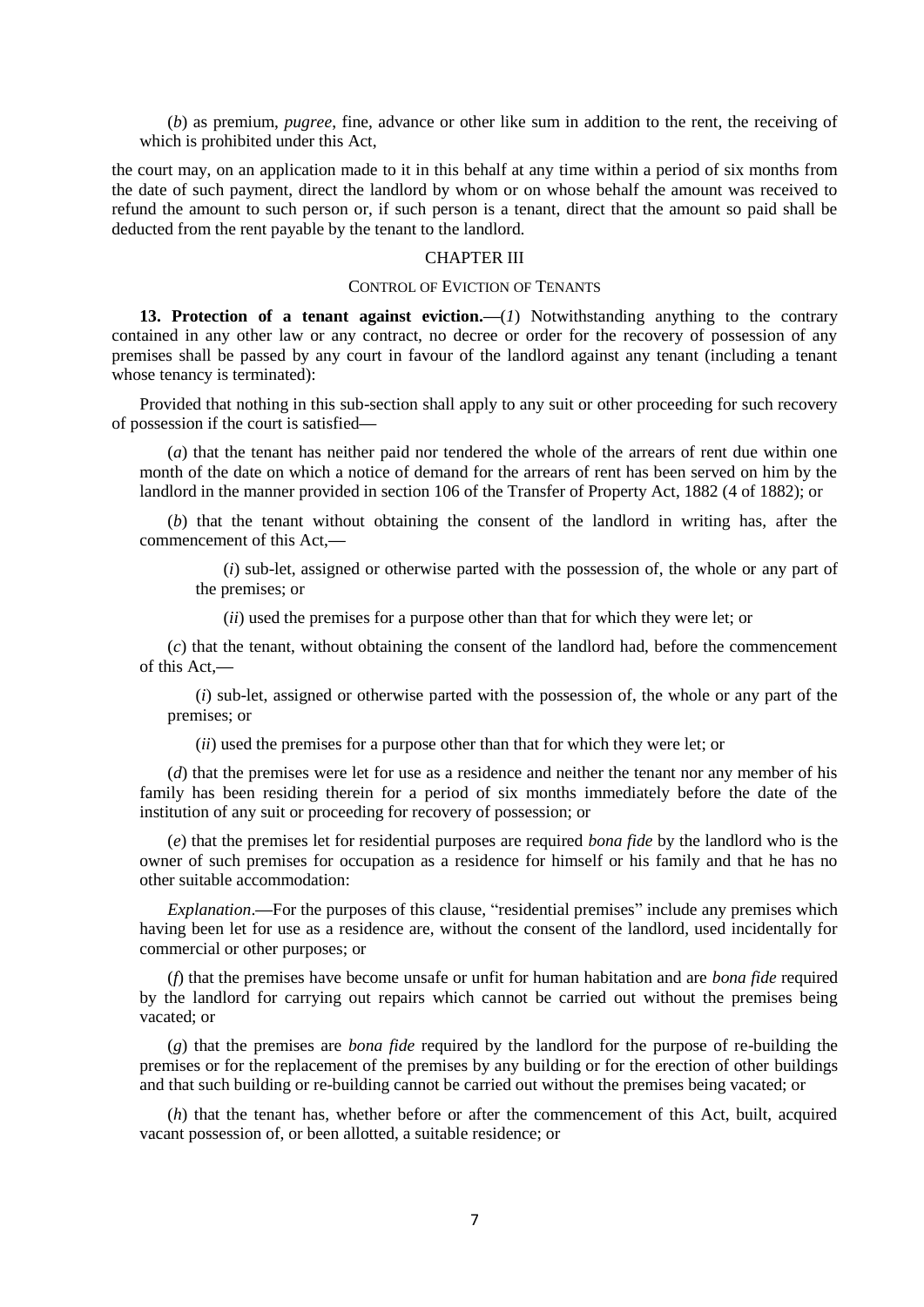(*i*) that the premises were let to the tenant for use as a residence by reason of his being in the service or employment of the landlord, and that the tenant has ceased, whether before or after the commencement of this Act, to be in such service or employment; or

(*j*) that the conduct of the tenant is such that it is a nuisance or that it causes annoyance to the occupiers of the neighbouring premises or other occupiers of the same premises; or

(*k*) that the tenant has, whether before or after the commencement of this Act, caused or permitted to be caused substantial damage to the premises, or notwithstanding previous notice has used or dealt with the premises in a manner contrary to any condition imposed on the landlord by the Government or the Delhi Improvement Trust while giving him a lease of the land on which the premises are situated; or

(*l*) that the landlord requires the premises in order to carry out any building work at the instance of the Government or the Delhi Improvement Trust in pursuance of any improvement scheme or development scheme.

(*2*) No decree or order for recovery of possession shall be passed on the ground specified in clause (*a*) of the proviso to sub-section (*1*), if, on the first day of the hearing of the suit or within such further time as may be allowed by the court, the tenant pays in court the arrears of rent then due together with the costs of the suit.

(*3*) For the purposes of clause (*b*) or clause (*c*) of the proviso to sub-section (*1*), a court may presume that the premises let for use as a residence were or are sub-let by a tenant in whole or in part to another person, if it is satisfied that such person not being a servant of the tenant or a member of the family of such servant was or has been residing in the premises or any part thereof for a period exceeding one month otherwise than in commonality with the tenant.

(*4*) Where a decree for recovery of possession is passed on the grounds specified in clause (*e*) of the proviso to sub-section (*1*), the landlord shall not be entitled to obtain possession of the premises by an order of the court before the expiration of a period of three months from the date of the decree.

(*5*) If the tenant contests the suit as regards the claim for ejectment, the plaintiff-landlord may make an application at any stage of the suit for an order on the tenant-defendant to deposit month by month rent at a rate at which it was last paid and also the arrears of rent, if any, and the court, after giving an opportunity to the parties to be heard, may make an order for the deposit of rent at such rate month by month as it thinks fit and the arrears of rent, if any, and on the failure of the tenant to deposit the arrears of rent within fifteen days of the date of the order or to deposit the rent at such rate for any month by the 15th of the next following month, the court shall order the defence against ejectment to be struck out and the tenant to be placed in the same position as if he had not defended the claim to ejectment; and the landlord may withdraw the amount of money in deposit without prejudice to his claim to any decree or order for recovery of possession of the premises.

(6) For avoidance of doubts it is hereby declared that nothing in this section shall apply to any decree or order for recovery of possession of any premises passed before the commencement of this Act.

**14. Recovery of possession for occupation and re-entry.—**Where a landlord recovers possession of any premises from the tenant by virtue of any decree or order made on the grounds specified in clause (*e*) of the proviso to sub-section  $(1)$  of section 13 and the premises are not occupied by the landlord as a residence for himself or his family within two months of obtaining such possession or the premises having been so occupied, are, at any time within eight months of such occupation, re-let in whole or in part to any person other than the evicted tenant, the court may, on the application of such evicted tenant, place him in vacant possession of the premises and award such damages to him as it thinks fit against the landlord.

**15. Recovery of possession for repairs and re-building and re-entry.—**(*1*) The court shall, when passing any decree or order on the grounds specified in clause (*f*) or clause (*g*) of the proviso to sub-section  $(1)$  of section 13, ascertain from the tenant whether he elects to be placed in occupation of the premises or part thereof from which he is to be evicted and if the tenant so elects, shall record the fact of the election in the decree or order and specify therein the date on or before which he shall deliver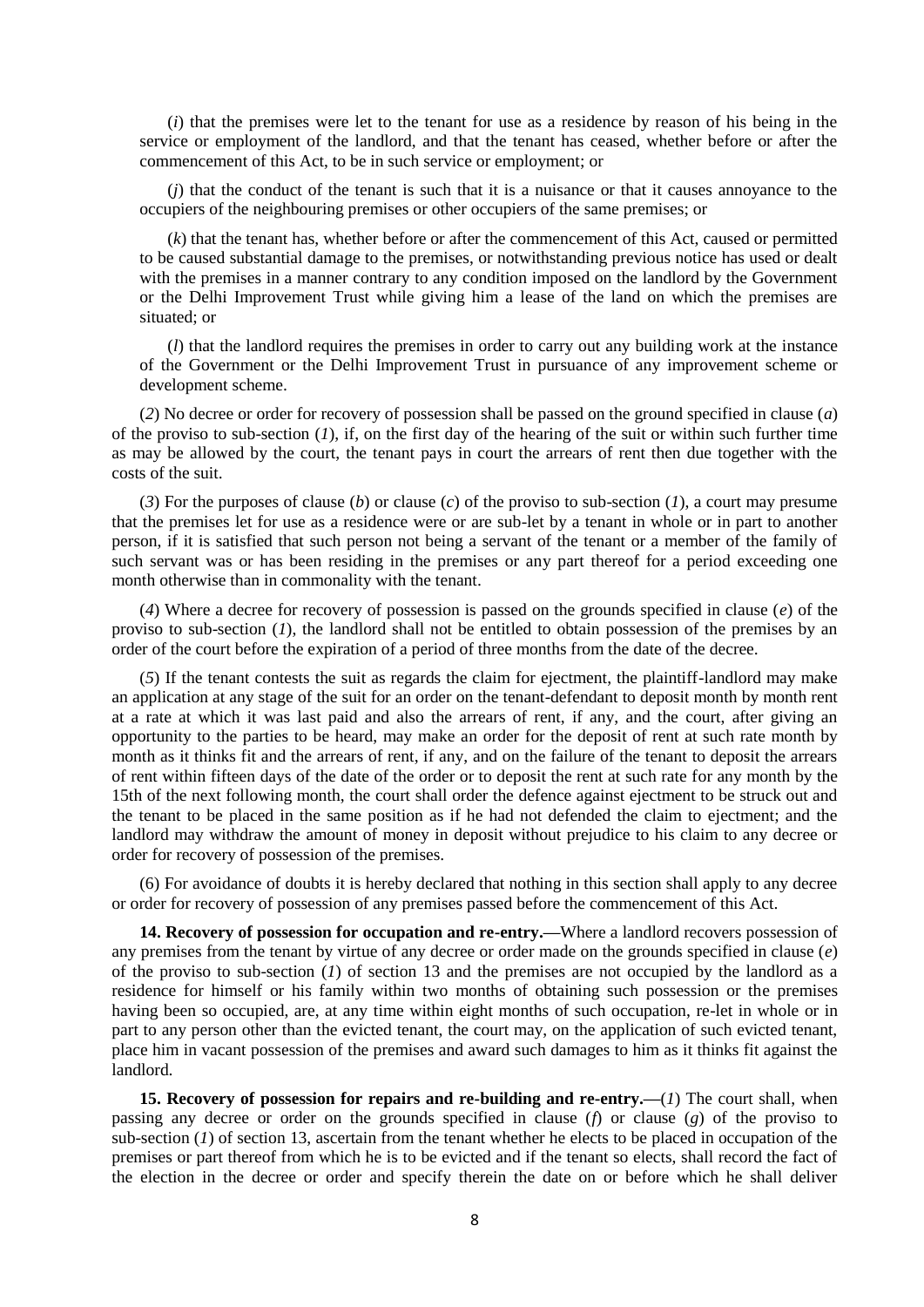possession so as to enable the landlord to commence the work of repairs or building or re-building, as the case may be.

(*2*) If the tenant delivers possession on or before the date specified in the decree or order, the landlord shall, on the completion of the work of repairs or building or re-building place the tenant in occupation of the premises or part thereof.

(*3*) If, after the tenant has delivered possession on or before the date specified in the decree or order, the landlord fails to commence the work of repairs or building or re-building within one month of the specified date or fails to complete the work in a reasonable time or having completed the work, fails to place the tenant in occupation of the premises in accordance with sub-section (*2*), the court may, on the application of the tenant made within one year from the specified date, order the landlord to place the tenant in occupation of the premises or part thereof on the original terms and conditions or to pay to such tenant such compensation as may be fixed by the court.

**16. Recovery of possession in case of tenancies for limited period.—**Where a landlord does not require the whole or any part of any premises for a particular period and he lets the premises or part thereof as a residence for such period as may be agreed to in writing between himself and the tenant and the tenant does not, on the expiry of the said period, vacate such premises, the court may, on an application of such landlord, place him in vacant possession of the premises or part thereof by evicting the tenant and every other person who may be in occupation of such premises.

**17. Special provision for recovery of possession in certain cases.—**Where the landlord in respect of any premises is any company or other body corporate or any local authority, or any public institution and the premises are required for the use of employees of such landlord or in the case of a public institution, for the furtherance of its activities then, notwithstanding anything contained in section 13, the court may, on an application of such landlord, place him in vacant possession of such premises by evicting the tenant and every other person who may be in occupation thereof, if the court is satisfied**—**

(*a*) that the tenant, to whom such premises were let for use as a residence at a time when he was in the service or employment of the landlord, has ceased to be in such service or employment; or

(*b*) that the tenant has acted in contravention of the terms, express or implied, under which he was authorised to occupy such premises; or

(*c*) that any person is in unauthorised occupation of such premises; or

(*d*) that the premises are *bona fide* required by the public institution or the furtherance of its activities.

*Explanation*.—For the purposes of this section, public institution includes any educational institution, library, hospital and charitable dispensary.

**18. Permission to construct additional structures.**—Where the landlord proposes to make any improvement in, or construct any additional structure on, any building which has been let to a tenant and the tenant refuses to allow the landlord to make such improvement or construct such additional structure, the landlord may apply to the court and the court may, if it is satisfied that the landlord is ready and willing to commence the work and that such work will not cause any undue hardship to the tenant, permit the landlord to do such work and may make such other orders as it thinks fit in the circumstances of the case.

**19. Special provision regarding vacant building sites.—**(*1*) The provisions of this section shall apply notwithstanding anything contained in section 13, but only in relation to premises in such areas as the Central Government may, from time to time, specify by notification in the Official Gazette.

(*2*) Where any premises which have been let comprise vacant grounds upon which it is permissible under the building regulations or other municipal bye-laws for the time being in force to erect any building, whether for use as a residence or any other purpose and the landlord proposing to erect such building is unable to obtain possession of these grounds from the tenant by agreement with him, the landlord may apply to the court, and the court may, if it is satisfied that the landlord is ready and willing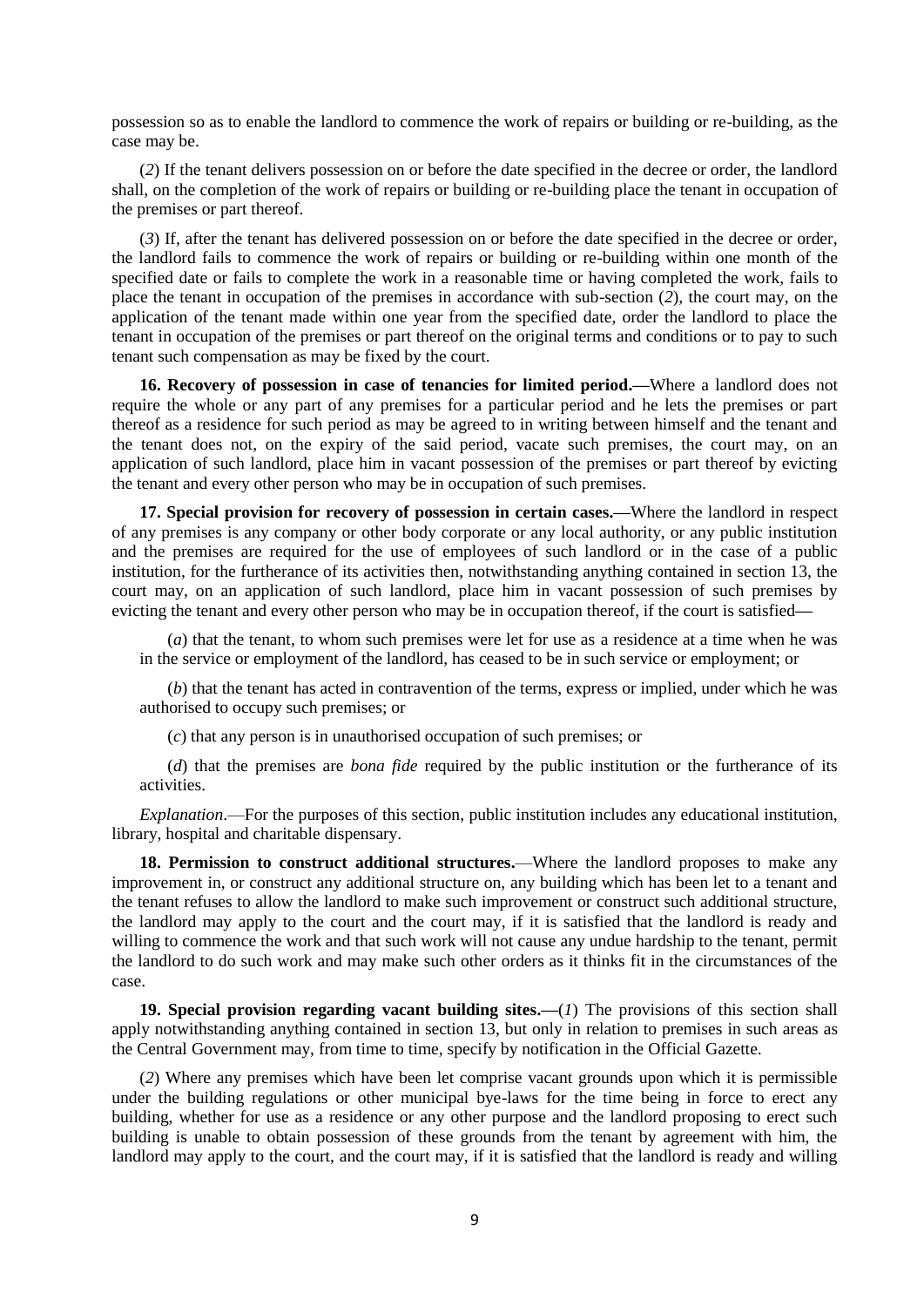to commence the work and that the severance of the vacant grounds from the rest of the premises will not cause undue hardship to the tenant,**—**

- (*a*) direct such severance,
- (*b*) place the landlord in possession of the vacant grounds,
- (*c*) determine the rent payable by the tenant thereafter in respect of the rest of the premises, and
- (*d*) make such other orders as it thinks fit in the circumstances of the case.

**20. Sub-tenant to become tenant on determination of tenancy.—**Where the interest of a tenant of any premises is determined for any reason, any sub-tenant to whom the whole or any part of such premises has been lawfully sub-let whether before or after the commencement of this Act shall, subject to the provisions of this Act, be deemed to become the tenant of the landlord on the same terms and conditions on which he would have held from the tenant if the tenancy had continued.

**21. Vacant possession to the landlord.—**Notwithstanding anything contained in any other law, where the interest of a tenant in any premises is determined for any reason whatsoever and any decree or order is passed by a court under this Act for the recovery of possession of such premises, the decree or order shall, subject to the provisions of section 20, be binding on all persons who may be in occupation of the premises and vacant possession thereof shall be given to the landlord by evicting all such persons therefrom:

Provided that nothing in this section shall apply to any person who has an independent title to such premises.

### CHAPTER IV

#### HOTELS AND LODGING HOUSES

**22. Application of this Chapter**.—The provisions of this Chapter shall apply to all hotels and lodging houses within the Municipalities of New Delhi and Delhi and the Notified Area of the Civil Station, Delhi and may be applied by the Central Government, by notification in the Official Gazette, to such other areas in the State of Delhi or Ajmer as may be specified in the notification.

**23. Appointment of Controller**.—The Central Government may, by notification in the Official Gazette, appoint any person to be a Controller for the purpose of performing the functions assigned to him by this Chapter.

**24. Fixing of fair rate.—**(*1*) Where the Controller, on a written complaint or otherwise, has reason to believe that the charges made for board or lodging or any other service provided in any hotel or lodging house are excessive, he may fix a fair rate to be charged for board, lodging or other services provided in the hotel or lodging house and in fixing such fair rate, specify separately the rate for lodging, board or other services.

(*2*) In determining the fair rate under sub-section (*1*), the Controller shall have regard to the circumstances of the case and to the prevailing rate of charges for the same or similar accommodation, board and service, during the twelve months immediately preceding the 1st day of September, 1939 and to any general increase in the cost of living after that date.

**25. Revision of fair rate.—**On a written application from the manager of a hotel or the owner of a lodging house or otherwise, the Controller may, from time to time, revise the fair rate to be charged for board, lodging or other service, and fix such rate as he may deem fit having regard to any general rise or fall in the cost of living which may have occurred after the fixing of the fair rate.

**26. Charges in excess of fair rate not recoverable.—**When the Controller has determined the fair rate of charges**—**

(*a*) the manager of the hotel or the owner of the lodging house, as the case may be, shall not charge any amount in excess of the fair rate and shall not, except with the previous written consent of the Controller, withdraw from the lodgers any concession or service allowed at the time when the Controller determined the fair rate;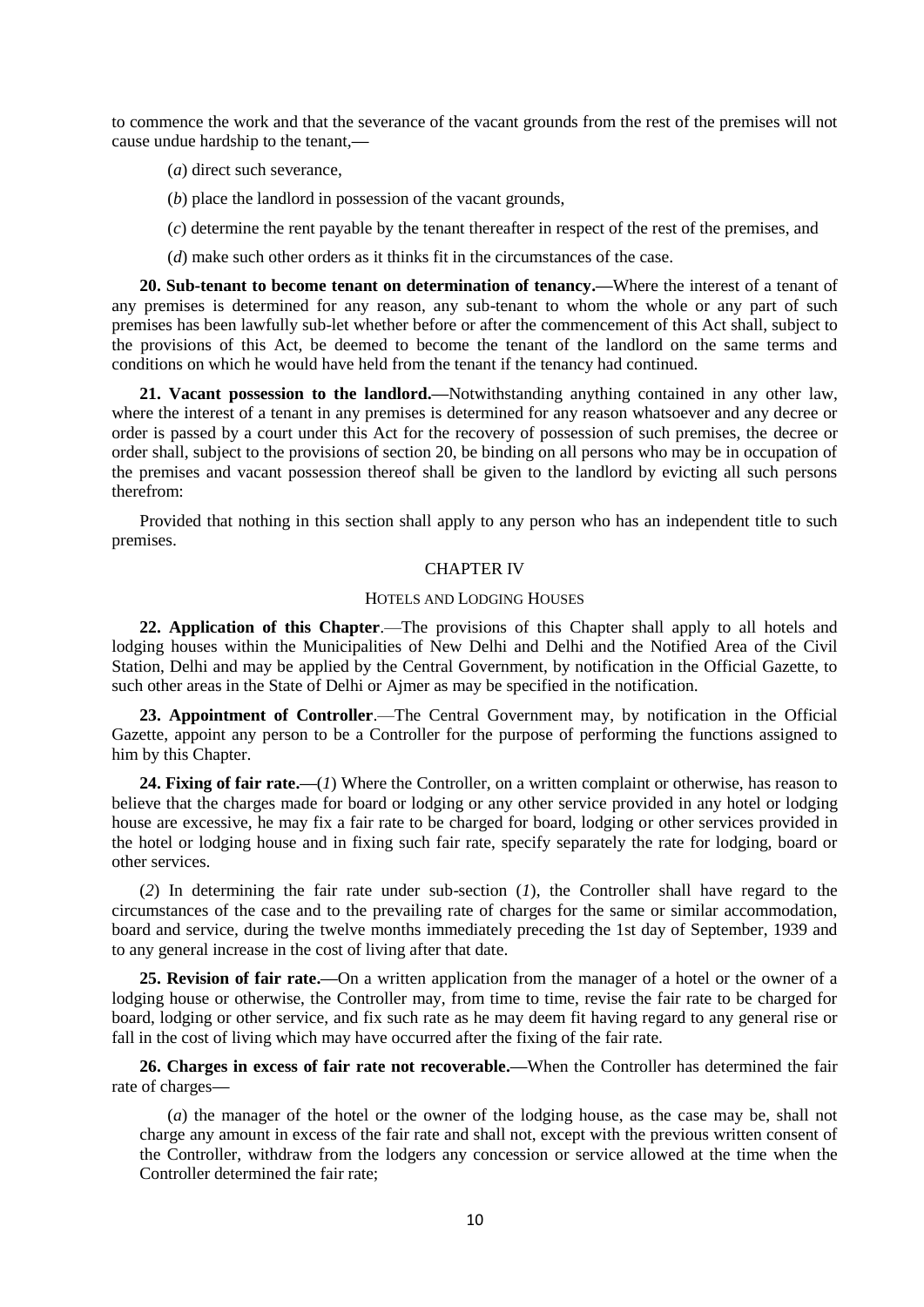(*b*) any agreement for the payment of any charges in excess of such fair rate shall be void in respect of such excess and shall be construed as if it were an agreement for payment of the said fair rate;

(*c*) any sum paid by a lodger in excess of the fair rate shall be recoverable by him at any time within a period of six months from the date of the payment from the manager of the hotel or the owner of the lodging house or his legal representatives and may, without prejudice to any other mode of recovery, be deducted by such lodger from any amount payable by him to such manager or owner.

**27. Provisions relating to inquiries by Controller.—**(*1*) No fair rate under this Chapter shall be fixed by the Controller except after holding an inquiry.

(*2*) Every such inquiry shall be made summarily in the prescribed manner.

(*3*) For the purposes of holding any inquiry under sub-section (*1*), the Controller may require the manager of a hotel or the owner of a lodging house to produce before him any books of account, documents or other information relating to the hotel or lodging house concerned which he may consider necessary and may himself enter, or authorise any person subordinate to him to enter, upon any premises to which the inquire relates.

**28. Recovery of possession by manager of a hotel or the owner of a lodging house.—** Notwithstanding anything contained in this Act, a manager of a hotel or owner of a lodging house shall be entitled to recover possession of the accommodation provided by him on obtaining a certificate from the Controller certifying**—**

(*a*) that the lodger has been guilty of conduct which is a nuisance or which causes annoyance to any adjoining or neighbouring lodger;

(*b*) that the accommodation is reasonably and *bona fide* required by the owner of the hotel or lodging house, as the case may be, either for his own occupation or for the occupation of any person for whose benefit the accommodation is held, or any other cause which may be deemed satisfactory by the Controller;

(*c*) that the lodger has failed to vacate the accommodation on the termination of the period of the agreement in respect thereof;

(*d*) that the lodger has done any act which is inconsistent with the purpose for which the accommodation was given to him or which is likely to affect adversely or substantially the owner's interest therein;

(*e*) that the lodger has failed to pay the rent due from him.

29. Appeals.—(*1*) Any person aggrieved by the order of the Controller under this Chapter may, within fifteen days on which the order is communicated to him, prefer an appeal in writing to the Chief Commissioner.

(*2*) The Chief Commissioner shall call for the record of the Controller and after examining the record and after making such further inquiry as he thinks fit either personally or through the Controller, shall decide the appeal.

(*3*) The decision of the Chief Commissioner and subject only to such decision, the order of the Controller shall, for the purposes of this Chapter, be final.

**30. Penalty.—**Any manager of a hotel or owner of a lodging house who—

(*i*) fails or refuses to produce before the Controller any books of account or document or other information which the Controller may require him to produce under sub-section (*3*) of section 27, or refuses to allow the Controller or any person authorised by him under the said sub-section access to the premises to which the inquiry relates; or

(*ii*) charges any amount in excess of the fair rate in contravention of section 26,

shall be punishable with imprisonment for a term which may extend to three years or with fine or with both.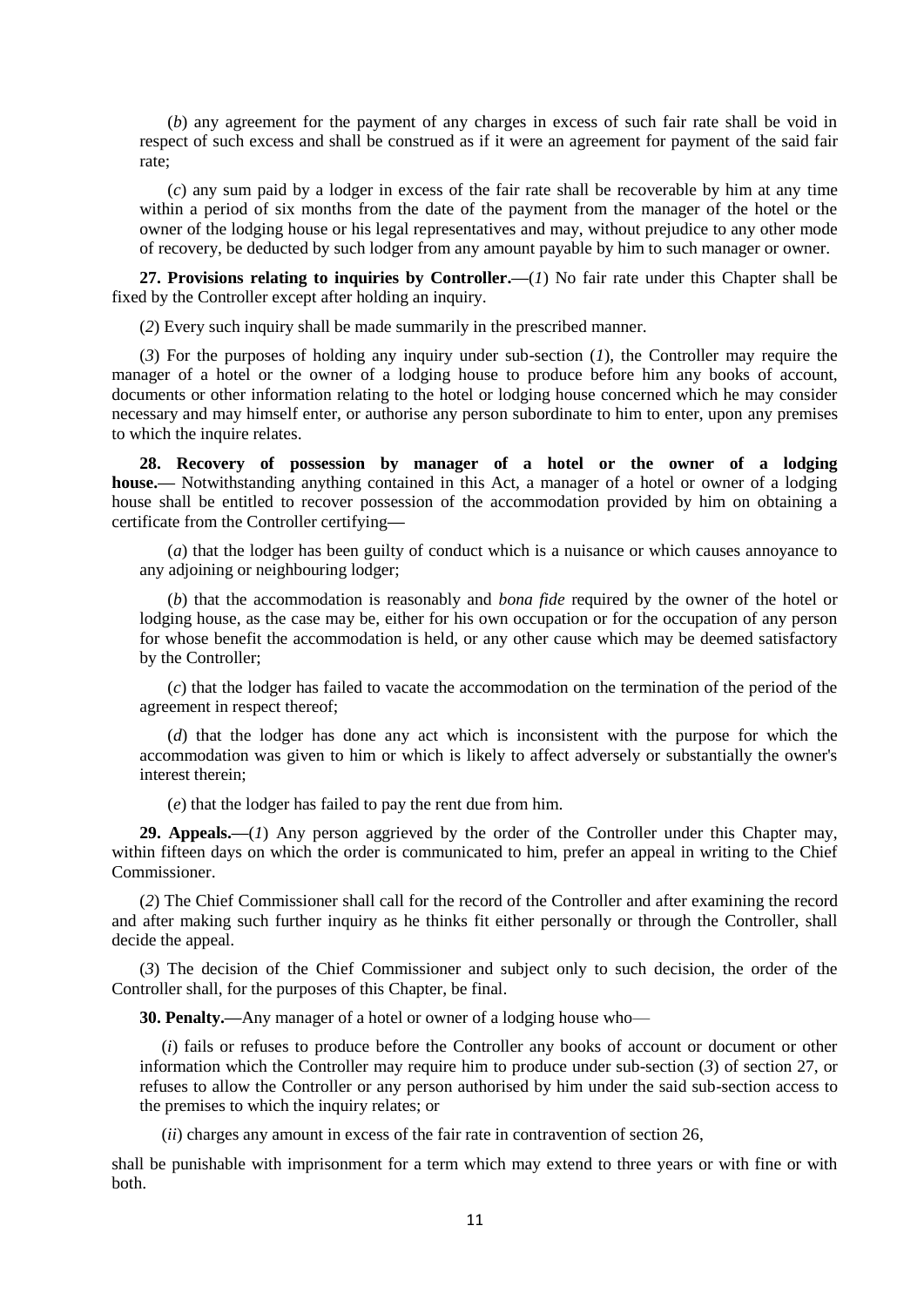**31. Controller to be deemed to be public servant.—**A controller appointed under this Act shall be deemed to be a public servant within the meaning of section 21 of the Indian Penal Code (Act XLV of 1860).

**32. Protection of action taken under this Chapter.—**No suit, prosecution or other legal proceeding shall lie against a Controller in respect of anything which is in good faith done or intended to be done under this Chapter.

#### CHAPTER V

#### JURISDICTION OF COURTS APPEALS, REVIEW AND REVISION

**33. Jurisdiction of courts.—**(*1*) Any civil court in the State of Delhi or Ajmer which has jurisdiction to hear and decide a suit for recovery of possession of any premises shall have jurisdiction to hear and decide any case under this Act relating to such premises if it has pecuniary jurisdiction and is otherwise competent to hear and decide such a case under any law for the time being in force.

(*2*) The value of any case under this Act, for the purposes of the pecuniary jurisdiction of the court, shall be determined by the amount of rent which is or would be payable for a period of twelve months, calculated according to the highest amount claimed in the case:

Provided that in the case of any proceeding based on the certificate of the Controller under section 28, such value shall be determined by the amount of rent which is or would be payable for a period of one month.

(*3*) If any question arises whether any suit, application or other proceeding is a case under this Act, the question shall be determined by the court.

(*4*) For the purposes of this Chapter, a case under this Act, includes any suit, application or other proceeding under this Act and also includes any claim or question arising out of this Act or any of its provisions but does not include any proceeding which a Controller is empowered to decide under Chapter IV.

**34. Appeals.—**(*1*) any person aggrieved by any decree or order of a court passed under this Act may, in such manner as may be prescribed, prefer an appeal**—**

(*a*) to the court of the senior subordinate judge, if any, where the value of the case does not exceed two thousand rupees:

Provided that here there is no senior subordinate judge, the appeal shall lie to the district judge;

(*b*) to the court of the district judge, where the value of the case exceeds two thousand rupees but does not exceed ten thousand rupees; and

(*c*) to the High Court, where the value of the case exceeds ten thousand rupees.

(*2*) No second appeal shall lie from any decree or order passed in any case under this Act.

**35. Revision and review.—**(*1*) The High Court may, at any time, call for the record of any case under this Act for the purpose of satisfying itself that a decision made therein is according to law and may pass such order in relation thereto as it thinks fit.

(*2*) Any court may, after giving notice to the parties, review its own order.

**36. Limitation.—**Subject to the provisions of Part II and Part III of the Indian Limitation Act, 1908 (IX of 1908), any person aggrieved by a decree or an order passed in any case under this Act may prefer an appeal**—**

(*a*) where it lies to any court other than the High Court within thirty days from the date of such decree or order; and

(*b*) where it lies to the High Court, within sixty days from the date of such decree or order.

**37. Procedure before courts.—**Subject to any rules that may be made under this Act, the court may hold a summary inquiry into any case under this Act (other than a suit for eviction under section 13 in which the question of title is involved) and the practice and the procedure of a court of small causes shall,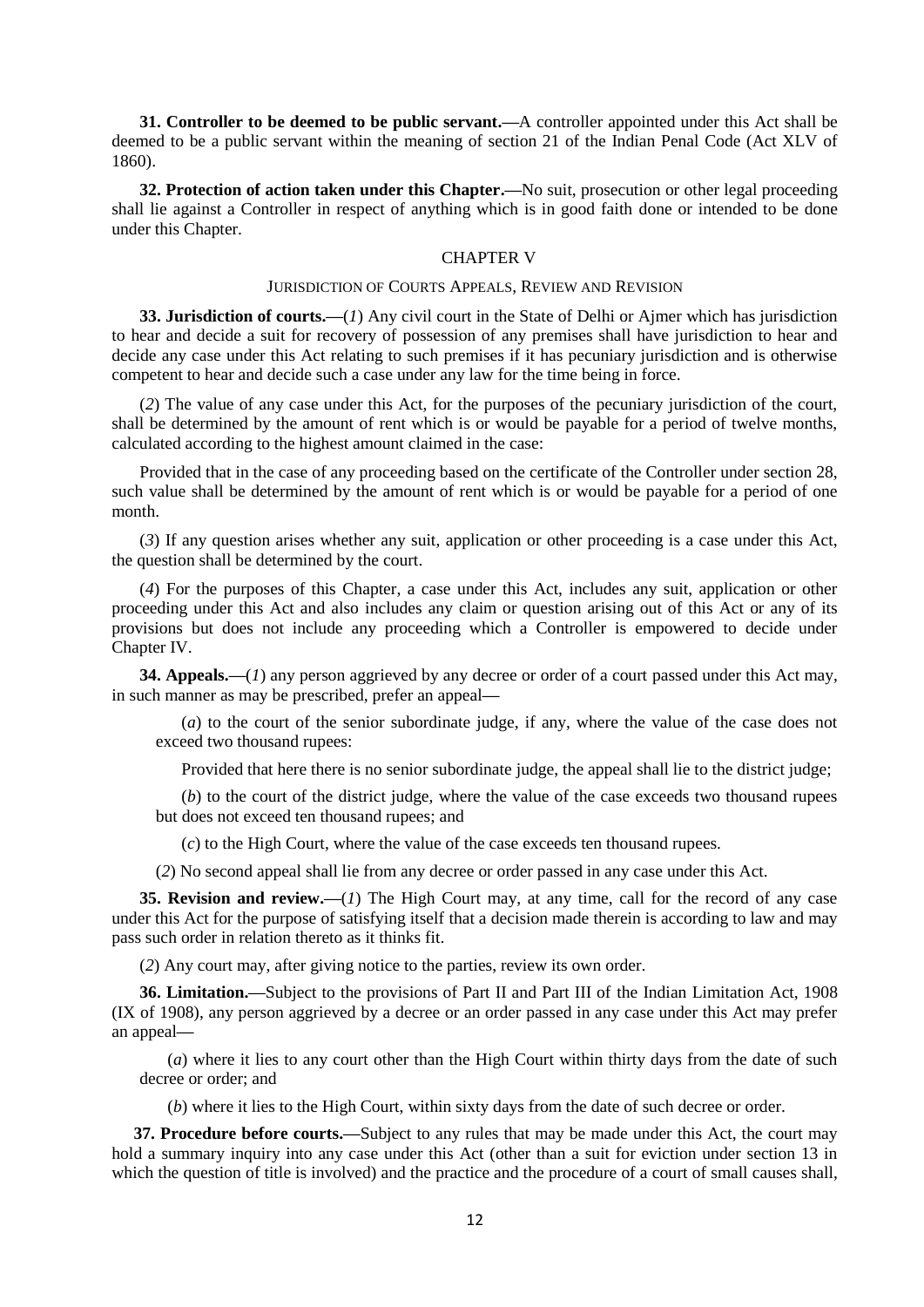as far as may be, apply to such cases as if they were suits and other proceedings cognizable by a court of small causes.

## CHAPTER VI

#### **MISCELLANEOUS**

**38. Act to over-ride other laws.—**The provisions of this Act and of the rules made thereunder shall have effect notwithstanding anything inconsistent therewith contained in any other law for the time being in force or in any instrument having effect by virtue of any such law.

**39. Exemption of certain premises from the operation of the Act.—**All premises, the construction of which is completed after the 1st day of June, 1951, but before the expiry of three years from the commencement of this Act, shall be exempt from the operation of all the provisions of this Act for a period of seven years from the date of such completion.

**40. Landlords duty to keep the premises in good repair.—**(*1*) Notwithstanding anything contained in any law for the time being in force, and in the absence of agreement to the contrary by the tenant, every landlord shall be bound to keep the premises in good and tenantable repair.

(*2*) If the landlord neglects or fails to make within a reasonable time, after notice in writing any repairs which he is bound to make under sub-section (*1*), the tenant may make the same himself and deduct the expenses of such repairs from the rent or otherwise recover them from the landlord:

Provided that the amount so deducted or recoverable in any year shall not exceed one-twelfth of the rent payable by the tenant for that year.

(*3*) Where any repairs without which the premises are not habitable or useable except with undue inconvenience are to be made and the landlord neglects or fails to make them after notice in writing, the tenant may apply to the court for permission to make such repairs himself, provided that the cost of such repairs does not exceed rent for a period of two years payable by that tenant and where such repairs are made with the permission of the court, the limitation as to the amount deductible or recoverable as provided in sub-section (*2*) shall not apply.

**41. Cutting off or withholding essential supply or service.—**(*1*) No landlord either himself or through any person purporting to act on his behalf shall without just or sufficient cause cut off or withhold any essential supply or service enjoyed by the tenant in respect of the premises let to him.

(*2*) If a landlord contravenes the provisions of sub-section (*1*), the tenant may make an application to the court complaining of such contravention.

(*3*) If the court is satisfied that the essential supply or service was cut off or withheld by the landlord with a view to compel the tenant to vacate the premises or to pay an enhanced rent, the court may pass an order directing the landlord to restore the amenities immediately pending the inquiry referred to in sub-section (*4*).

*Explanation.***—**An interim order may be passed under this sub-section without giving notice to the landlord.

(*4*) If the court on inquiry finds, that the essential supply or service enjoyed by the tenant in respect of the premises was cut off or withheld by the landlord without just or sufficient cause, he shall make an order directing the landlord to restore such supply or service.

(*5*) The court may in its discretion direct that compensation not exceeding fifty rupees—

(*a*) be paid to the landlord by the tenant, if the application under sub-section (*2*) was made frivolously or vaxatiously;

(*b*) be paid to the tenant by the landlord if the landlord had cut off or withheld the supply or service without just or sufficient cause.

*Explanation*.**—**In this section, "essential supply or service" includes supply of water, electricity, lights in passages and on staircases, conservancy and sanitary services.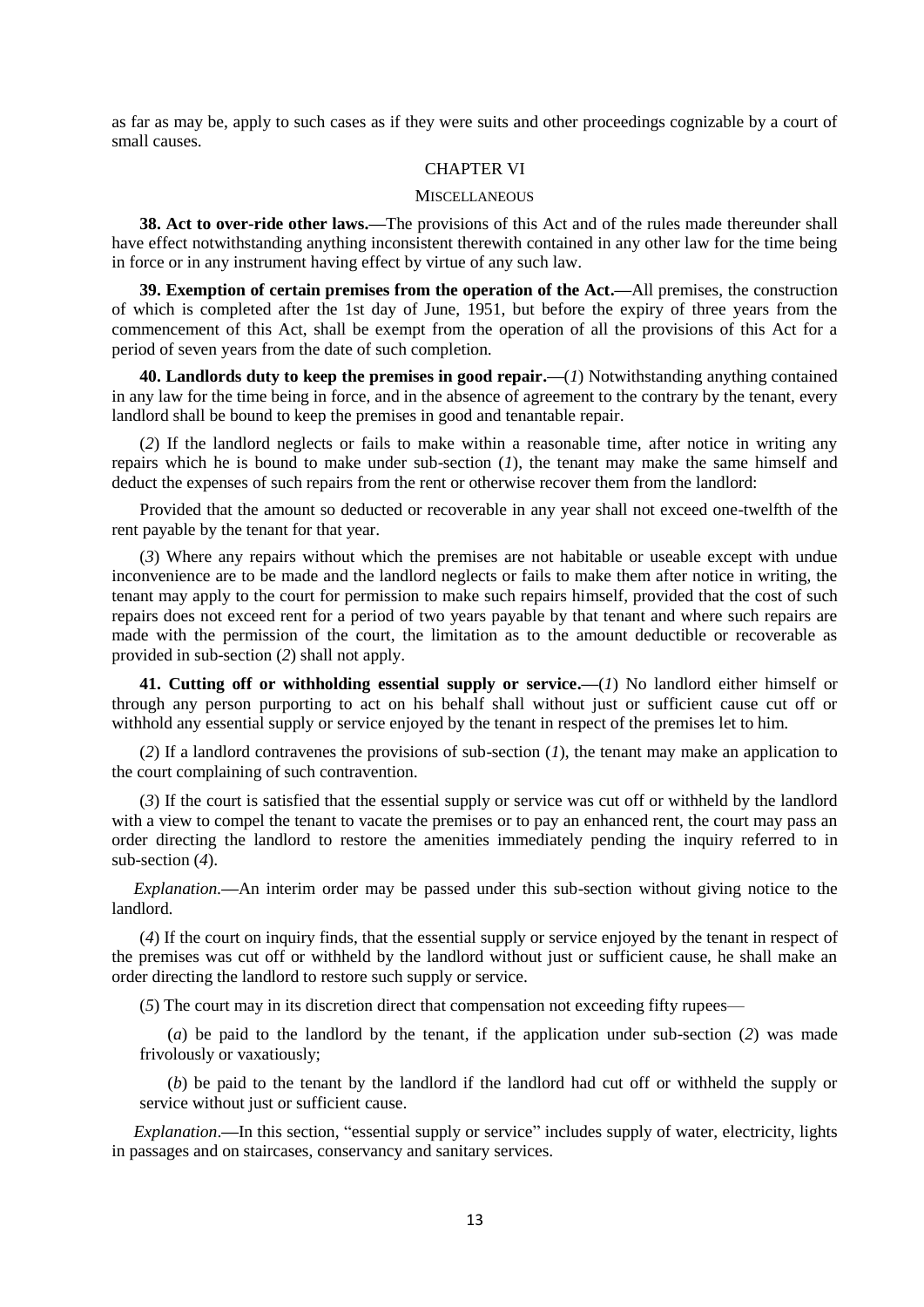**42. Landlords duty to give notice of new constructions to Government**.—Whenever, after the commencement of this Act, any premises are constructed, the landlord shall, within thirty days of the completion of such construction, give intimation thereof in writing to the Estate Officer to the Government of India or to such other officer as may be specified in this behalf by the Government.

**43. Leases of vacant premises to Government.—**(*1*) The provisions of this section shall apply only in relation to premises within the Municipality of New Delhi which are, or are intended to be let for use as a residence.

(*2*) Whenever any premises the standard rent of which is not less than two thousand and four hundred rupees per year becomes vacant, either by the landlord ceasing to occupy the premises or by the termination of a tenancy or by the eviction of a tenant or by the release of the premises from requisition or otherwise,—

(*a*) the landlord shall, within seven days of the premises becoming vacant, give intimation thereof in writing to the Estate Officer to the Government of India;

(*b*) whether or not such intimation is given, the Estate Officer may serve on the landlord by post or otherwise a notice**—**

(*i*) informing him that the premises are required by the Government for such period as may be specified in the notice, and

(*ii*) requiring him, and every person claiming under him, to deliver possession of the premises forthwith to such officer or person as may be specified in the notice:

Provided that where the landlord has given the intimation required by clause (*a*) no notice shall be issued by the Estate Officer under clause (*b*) more than seven days after the delivery to him of the intimation:

Provided further that nothing in this sub-section shall apply in respect of any premises the possession of which has been obtained by the landlord on the basis of any decree or order made on the grounds set forth in clause (*e*) of the proviso to sub-section (*1*) of section 13 or in respect of any premises which have been released from requisition for the use and occupation of the landlord himself.

(*3*) Upon the service of a notice under clause (*b*) of sub-section (*2*), the premises shall be deemed to have been leased to the Government for the period specified in the notice, as from the date of the delivery of the intimation under clause (*a*) of sub-section (*2*) or in a case where no such intimation has been given, as from the date on which possession of the premises is delivered in pursuance of the notice, and the other terms of the lease shall be such as may be agreed upon between the Government and the landlord or in default of agreement, as may be determined by the court, in accordance with the provisions of this Act.

(*4*) In every case where the landlord has in accordance with the provisions of sub-section (*2*) given intimation of any premises becoming vacant and the premises are not taken on lease by the Government under this section, the Government shall pay to the landlord a sum equal to one-fifty-second of the standard rent per year of the premises.

(*5*) Any premises taken on lease by the Government under this section may be put to any such use as the Government thinks fit, and in particular the Government may permit the use of the premises for the purposes of any public institution or any foreign embassy, legation or consulate or any High Commissioner or Trade Commissioner, or as a residence by any officer in the service of the Government or of a foreign embassy, legation or consulate or of a High Commissioner or Trade Commissioner.

**44. Penalties.—**(*1*) If any person receives any payment in contravention of the provisions of section 5, he shall be punishable with simple imprisonment for a term which may extend to three months, or with fine which may extend to an amount exceeding one thousand rupees by the amount of unlawful charges so received by him, or with both.

(*2*) If any tenant fails to comply with the provisions of clause (*c*) of sub-section (*3*) of section 6, or supplies under that clause, a statement which is false in any material particular, he shall be punishable with fine which may extend to one thousand rupees.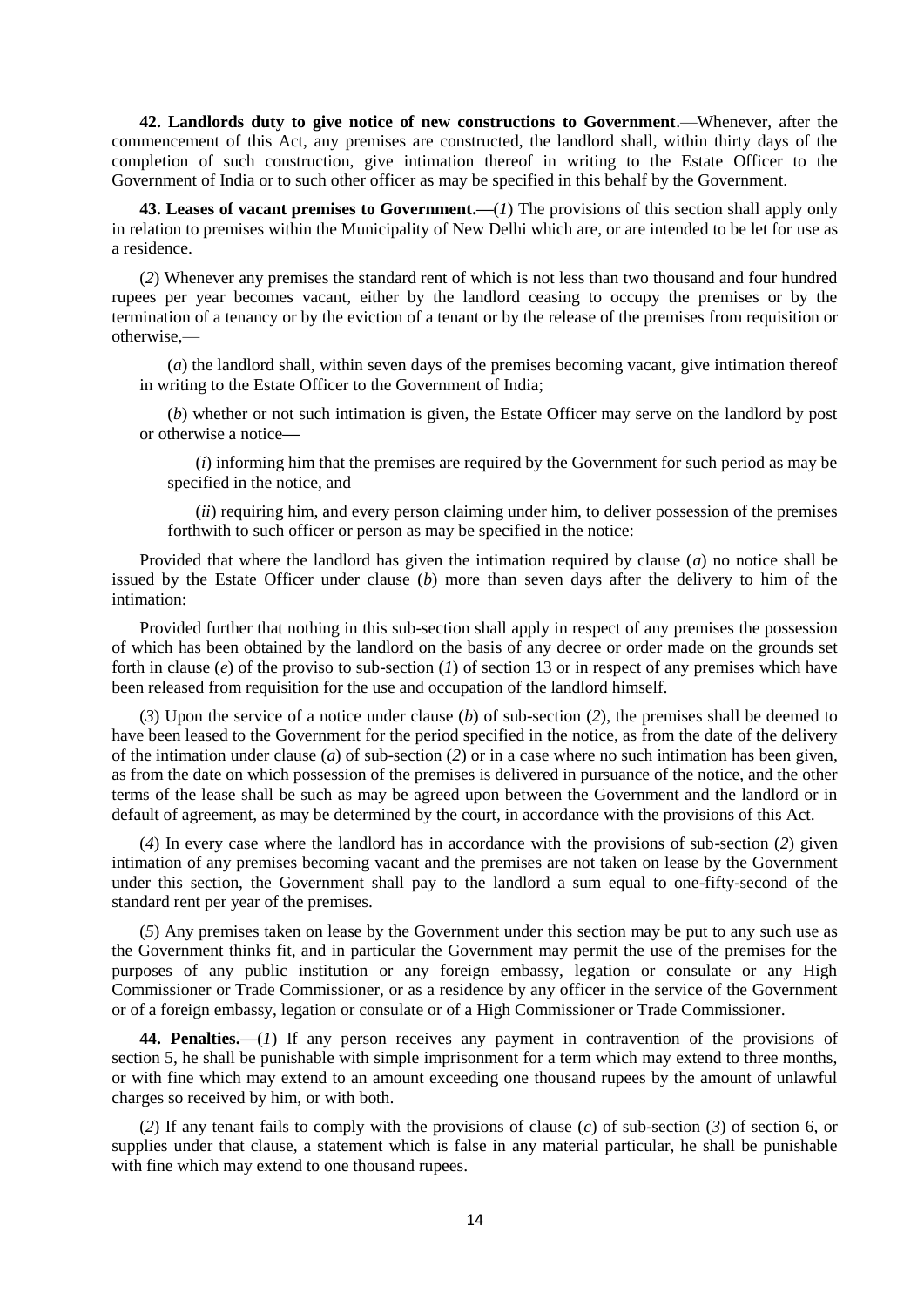(*3*) If any tenant sub-lets the whole or part of any premises in contravention of the provisions of clause (*b*) of the proviso to sub-section (*1*) of section 13, he shall be punishable with fine which may extend to one hundred rupees.

(*4*) If any landlord contravenes the provisions of section 41, he shall be punishable with imprisonment for a term which may extend to three months or with fine, or with both.

(*5*) If any landlord fails to comply with the provisions of section 42, he shall be punishable with fine which may extend to one hundred rupees.

(*6*) If any person contravenes the provisions of clause (*a*) of sub-section (*2*) of section 43, or fails to comply with a requirement under clause (*b*) thereof, he shall be punishable with simple imprisonment for a term which may extend to three months, or with fine which may extend to one thousand rupees, or with both.

(*7*) No court shall take cognizance of an offence punishable under sub-section (*1*) unless the complaint in respect of the offence has been made within three months from the date of the commission of the offence.

(*8*) Notwithstanding anything contained in the Code of Criminal Procedure, 1898 (Act 5 of 1898), any magistrate of the first class may pass a sentence of fine exceeding one thousand rupees on a person convicted of an offence punishable under sub-section (*1*).

**45. Power to make rules.—**(*1*) The Central Government may, by notification in the Official Gazette, make rules to carry out the purposes of this Act.

(*2*) In particular and without prejudice to the generality of the foregoing power, such rules may provide for all or any of the following matters, namely:**—**

(*a*) the manner of service of notice under this Act;

(*b*) the procedure to be followed by courts for hearing suits, applications or other legal proceedings and in executing decrees or order is passed by such courts;

(*c*) the manner in which courts may hold summary inquiry under this Act;

(*d*) levy of court-fees and other fees for suits, applications and other proceedings under this Act;

(*e*) the manner in which a controller may hold enquiry under Chapter IV;

(*f*) any other matter which has to be, or may be, prescribed.

**46. Repeals and savings.—**(*1*) The Delhi and Ajmer-Merwara Rent Control Act, 1947 (19 of 1947) is hereby repealed.

(*2*) Notwithstanding such repeal, all suits and other proceedings pending at the commencement of this Act, whether before any court or the Rent Controller appointed under the Fourth Schedule to the said Act, shall be disposed of in accordance with the provisions of the said Act as if the said Act had continued in force and this Act had not been passed:

Provided that the procedure laid down in this Act shall, as far as may be, apply to suits and other proceedings pending before any court.

(*3*) Part IV of the Bombay Rents, Hotel Rates and Lodging House Rates (Control) Act, 1944 (Bombay Act VII of 1944) as extended to the Municipality of New Delhi, the Notified Area of the Civil Station, Delhi and the Municipality of Delhi by a notification of the Government of India in the late Department of Works, Mines and Power No.1884-W.II/47, dated the 18th March, 1947 shall cease to have effect in the said areas; and for the removal of doubts; it is hereby declared that section 6 of the General Clauses Act, 1897 (X of 1897) shall apply in relation to such cesser as it applies in relation to the repeal of an enactment by a Central Act.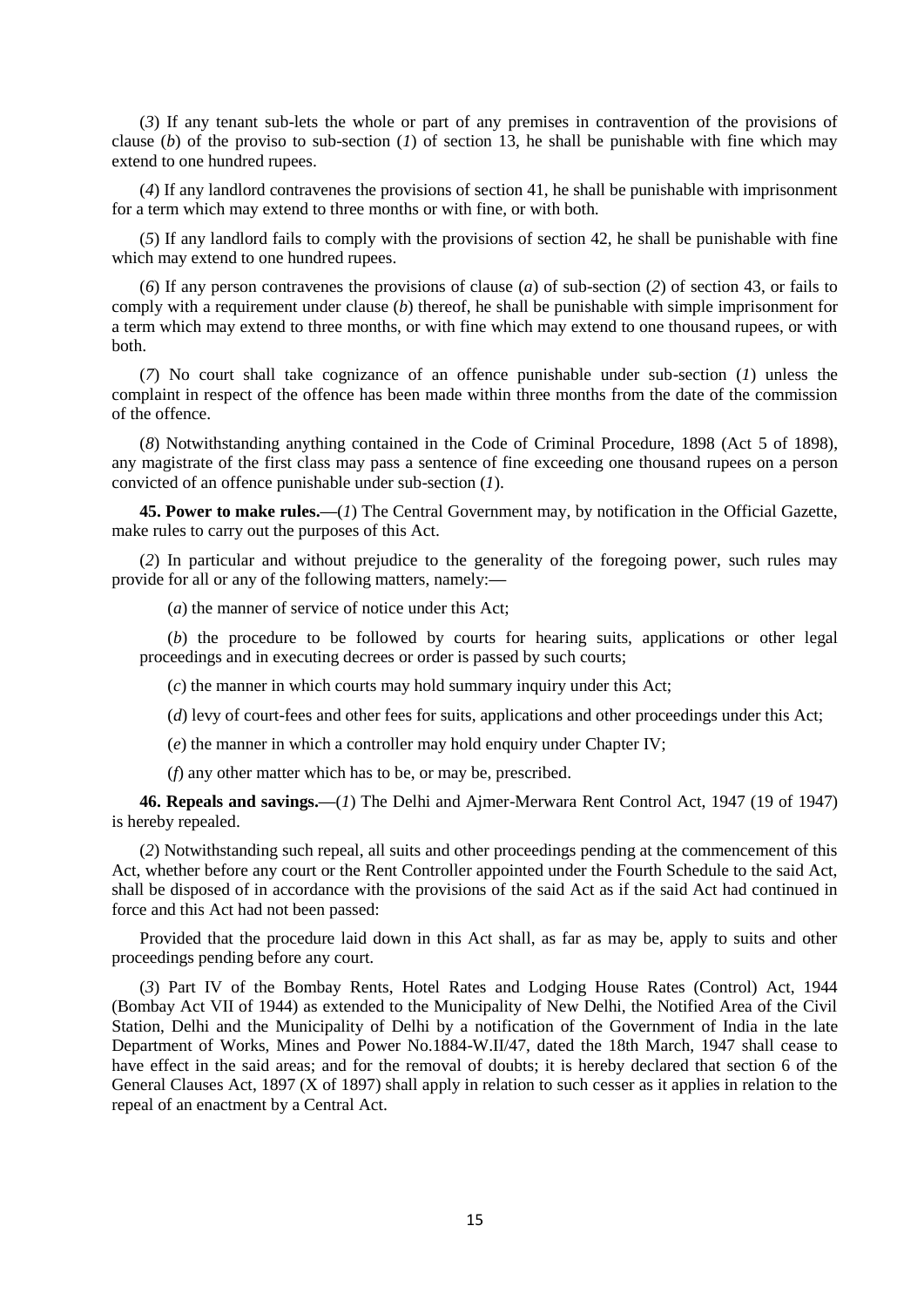## THE FIRST SCHEDULE

#### [*See* section 1(*2*)]

## AREAS TO WHICH THE ACT EXTENDS

### A. *The State of Delhi***—**

- 1. The Municipality of Delhi;
- 2. The Municipality of New Delhi;
- 3. The Cantonment of Delhi;
- 4. The Notified Area of the Civil Station, Delhi;
- 5. The Municipality of Shahdara;
- 6. The Notified Area, Red Fort;
- 7. The West Notified Area, Delhi.

## B. *The State of Ajmer***—**

- 1. The Municipality of Ajmer and all land within one mile of the limits of that Municipality;
- 2. The Municipality of Beawar and all land within one mile of the limits of that Municipality;
- 3. The Cantonment of Nasirabad and all land within one mile of the limits of that Cantonment.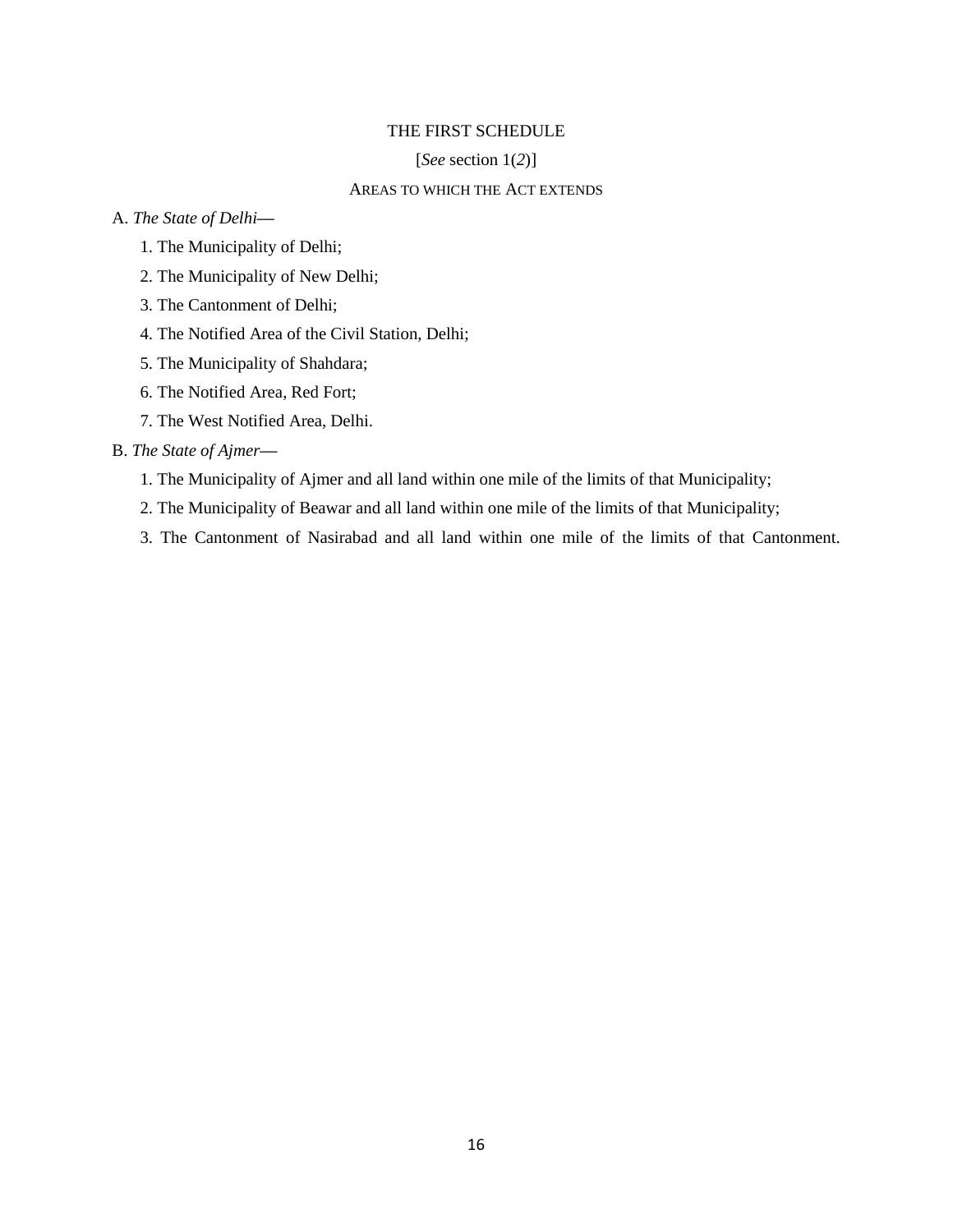## THE SECOND SCHEDULE

#### [*See* section 2 (*i*)]

## PART A

#### PROVISIONS FOR DETERMINING THE STANDARD RENT OF PREMISES

#### IN THE STATE OF DELHI

1. In this Part of this Schedule, "basic rent" in relation to any premises means**—**

(*a*) where the fair rent of the premises has been determined or redetermined under the provisions of the New Delhi House Rent Control Order, 1939 the rent as so determined or, as the case may be, redetermined;

(*b*) where the standard rent of the premises has been fixed by the court under section 7 of the Delhi Rent Control Ordinance, 1944 (XXV of 1944), the rent as so fixed;

(*c*) in any other case,

(*i*) the rent at which the premises were let on the 1st day of November, 1939, or

(*ii*) if the premises were not let on that date, the rent at which they were first let at any time after that date but before the 2nd day of June, 1944.

2. Where the premises in respect of which rent is payable were let, for whatever purpose, on or after the 2nd day of June, 1944, the standard rent of the premises shall be**—**

(*a*) where the standard rent of the premises has been fixed by the Rent Controller under the provisions of the Fourth Schedule to the Delhi and Ajmer-Merwara Rent Control Act, 1947 (19 of 1947), such standard rent; or

(*b*) where the standard rent has been fixed by the court under clause (*b*) of sub-section (*1*) of section 8, such standard rent; or

(*c*) in any other case, so long as the standard rent is not fixed by the court, the rent at which the premises were first let.

3. Where the premises in respect of which rent is payable not being premises to which paragraph 2 applies, are let for the purpose of being used as a residence or for any of the purposes of a public hospital, an educational institution, a public library or reading-room or an orphanage, the standard rent of the premises shall be the basic rent increased by**—**

(*a*) 12½ per cent. thereof, if the basic rent per annum is not more than Rs. 300;

(*b*) 15⅝ per cent. thereof, if the basic rent per annum is more than Rs. 300, but not more than Rs. 600;

(*c*) 18¾ per cent. thereof, if the basic rent per annum is more than Rs. 600, but not more than Rs. 1,200; or

(*d*) 25 per cent. thereof, if the basic rent per annum is more than Rs. 1,200.

4. Where the premises in respect of which rent is payable, not being premises to which paragraph 2 applies, are let for any purpose other than those mentioned in paragraph 3, the standard rent of the premises shall be the basic rent increased by twice the amount by which it would be increased under paragraph 3 if the premises were let for a purpose mentioned in that paragraph.

5. Where the premises in respect of which rent is payable, not being premises to which paragraph 2 applies, are used mainly as a residence and incidentally for business or profession, the standard rent of the premises shall be the mean of the rent as calculated under paragraphs 3 and 4.